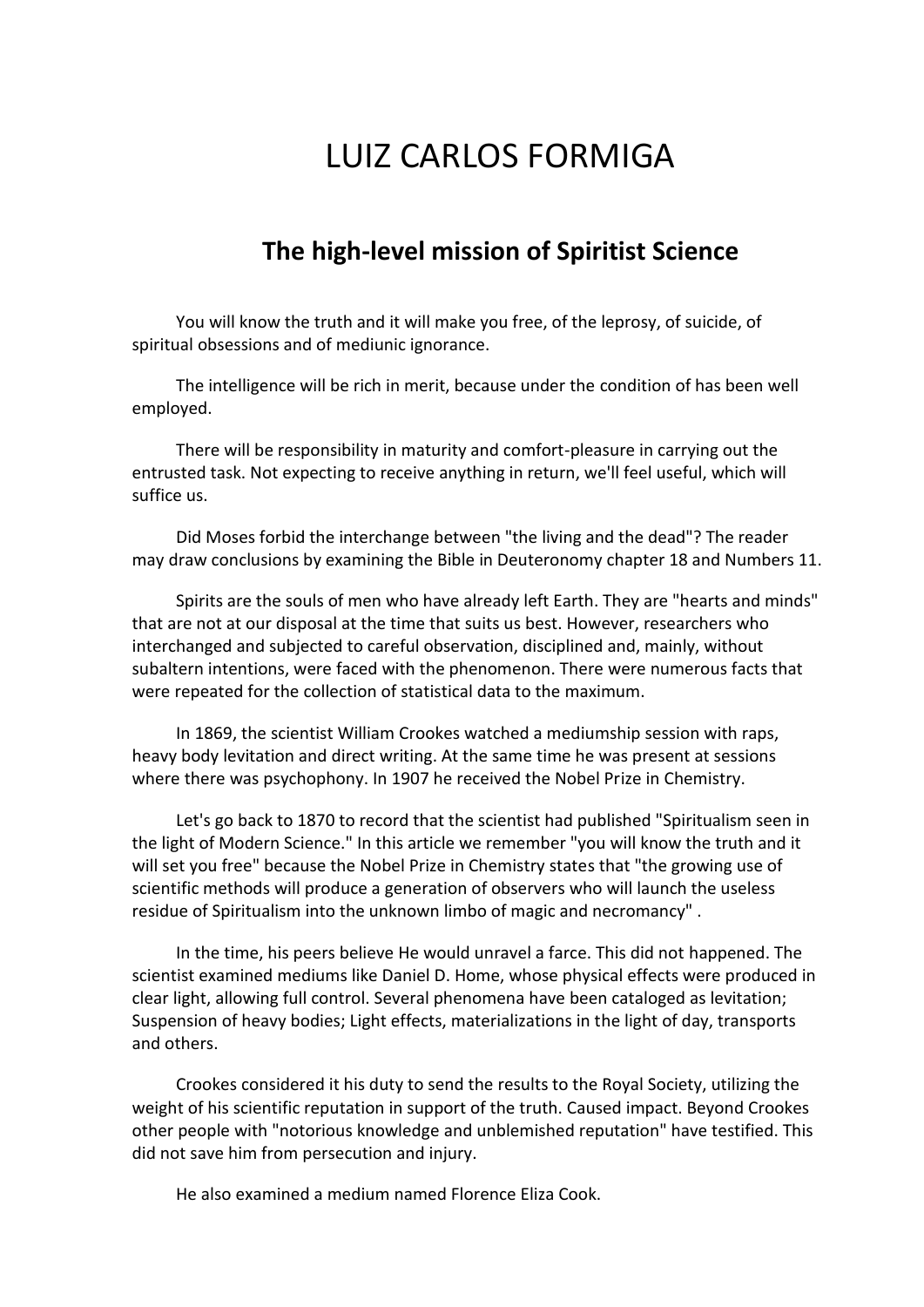His mediumship arose in childhood.

As a teenager, it happened to the waking medium, the first partial materialization of the Katie King spirit. Later, with Florence in deep trance, the spirit has acquired autonomy and can leave the dark cabin and let itself be observed in the light of day.

Thinking of a fraud, an untrained experimenter tried to immobilize the materialized spirit, which slipped from his hands. They immediately verified that the medium was in the cabin. They found her still tied to the ropes, with the sealing wax that held her to the chair. Florence fell ill. However, later she offered herself to break in the scientific laboratory other disbeliefs.

Crookes for three years worked with the spirit Katie, in total materialization. The spirit underwent pulsation, weighing, and photographs. Katie, in a tangible materialization, allowed herself to be embraced by the researcher. Faced with the facts, Crookes stated: "I do not say that this is possible; I say it is real!"

Realy, experimentation is the ideal method of acquiring positive knowledge. Nothing like a provoked remark, under controlled conditions. After all, the phenomenon must be repeated as many times as necessary to verify the fact. The general rule is not observed in the social sciences, nor can we reproduce at will the astronomical and meteorological phenomena.

The provision of scientific proof stumbles at a considerable number of hypotheses. Thus, it is necessary to purify variables to arrive at the most probable hypothesis, capable of better explaining the phenomenon. Relativity is born, because science is made with the self-conscious use of our mental faculties, and man does not possess an absolute measure of truth.

We can say that science is a set of statements or affirmations that are assumed as truths about reality.

The observer commands the physical-chemical research to the point where the energies can be controlled. In these surveys the object is passive and we underpins on experimentation or analogy.

In the field of socio-moral sciences the scientist collects data and uses Statistics, where the observer must be passive. It will wait for the event to occur, to observe and analyze the recurrence of phenomena, in time and space. In Psychology, History, Law, Sociology, the object is the rational animal, the socius, the person, the divine creature, the spirit, in the use of free will.

In Science that studies mediumship we find two socius: the incarnate and the disincarnated, acting and reacting rationally. The medium and the spirit penetrate each other to the effect of the joint action. The Spiritist, when he examines the mediumistic phenomenon and then carry out the deductions and projections of what has been observed, will be "philosophizing" and, by maintaining the inner harmony and the ethical posture, will be exercising the Spiritist "moral consequence".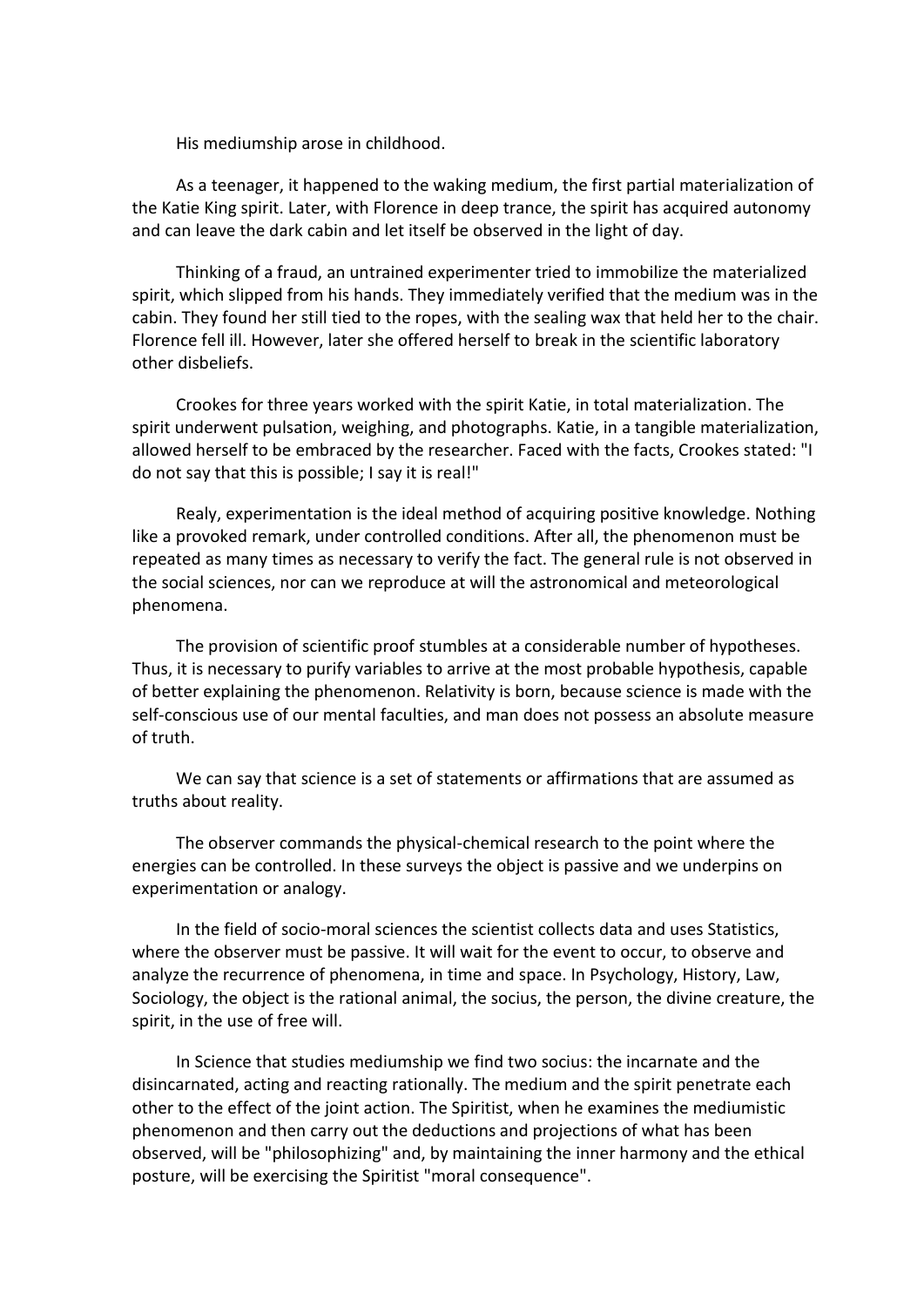In Medical Microbiology, for example, we have the Postulates of Koch. Microscope observation, microbial isolation in pure culture, reproduction of the disease in an animal model and recovery of the same bacterium from the diseased animal. These postulates allowed the researcher to trust in the results. The bacterial etiology of tuberculosis was highly probable and its denial was unlikely. The microbial origin of Tuberculosis was demonstrated.

The experimental research, in Spiritism, requires a series of procedures, both prior and concomitant and subsequent, as in any area of established sciences. Before researching, the experimenter has already chosen the object to be searched. An example is the proof of the existence of the mediumistic faculty of materialization in the medium Florence.

Making his observations, Allan Kardec established as his object the spiritual world, as the "locus" of living the disembodied Spirit, and its dialectical interaction with the material world. Extremely ambitious object by amplitude. The result was "The Book of Spirits," a spiritualistic philosophy derived from a scientific procedure of controlled observation of facts and analysis of the material derived from it.

As a fundamental point, the Spiritist researcher must be clear that he will be one of the essential elements of the research and that there will be no conditions for an absolute "axiological neutrality", as in the "exact sciences". Researcher and object will be inextricably committed in energetical level. Starting with the psychological and magnetic relationship with the medium, which may facilitate or spoil the good progress of the experiences.

As the phenomena are linked to the psyche of the medium, and are produced through him, if he suffers an emotional unbalance, feel hurt in his dignity, the success of the investigation will be fatally compromised. In establishing the means and forms of control, the researcher must do so in order to avoid fraud and charlatanism, but taking into account that the medium is a human being that should be given due respect.

In psychic research, it always starts from fact to arrive at theory. This will avoid "preconceived" ideas and theories. The experimenter who maintains a fixed idea as to the corroboration of a theory, a priori, will interfere with the process.

In physics there is the suspicion that many results are not those that should occur naturally, but fruit of the biased way in which the research was conducted.

In psychic research an unquestionable fact is that the mind of the experimenter has the power to interfere and can impose a result different from the normal. A large number of experiments will provide the necessary critical mass to determine the laws and principles of the fact studied. This was the procedure adopted by Allan Kardec.

Another important factor is the moral conduct of the researcher. In the exact sciences, the moral state of the scientist has no interference in the course of experience. Respecting the method required by the study, an ethical scientist and a scoundrel will reach the same conclusions. In the study of psychic phenomena this does not occur. It is necessary to create a climate of serenity, recollection and noble thoughts, so that the law